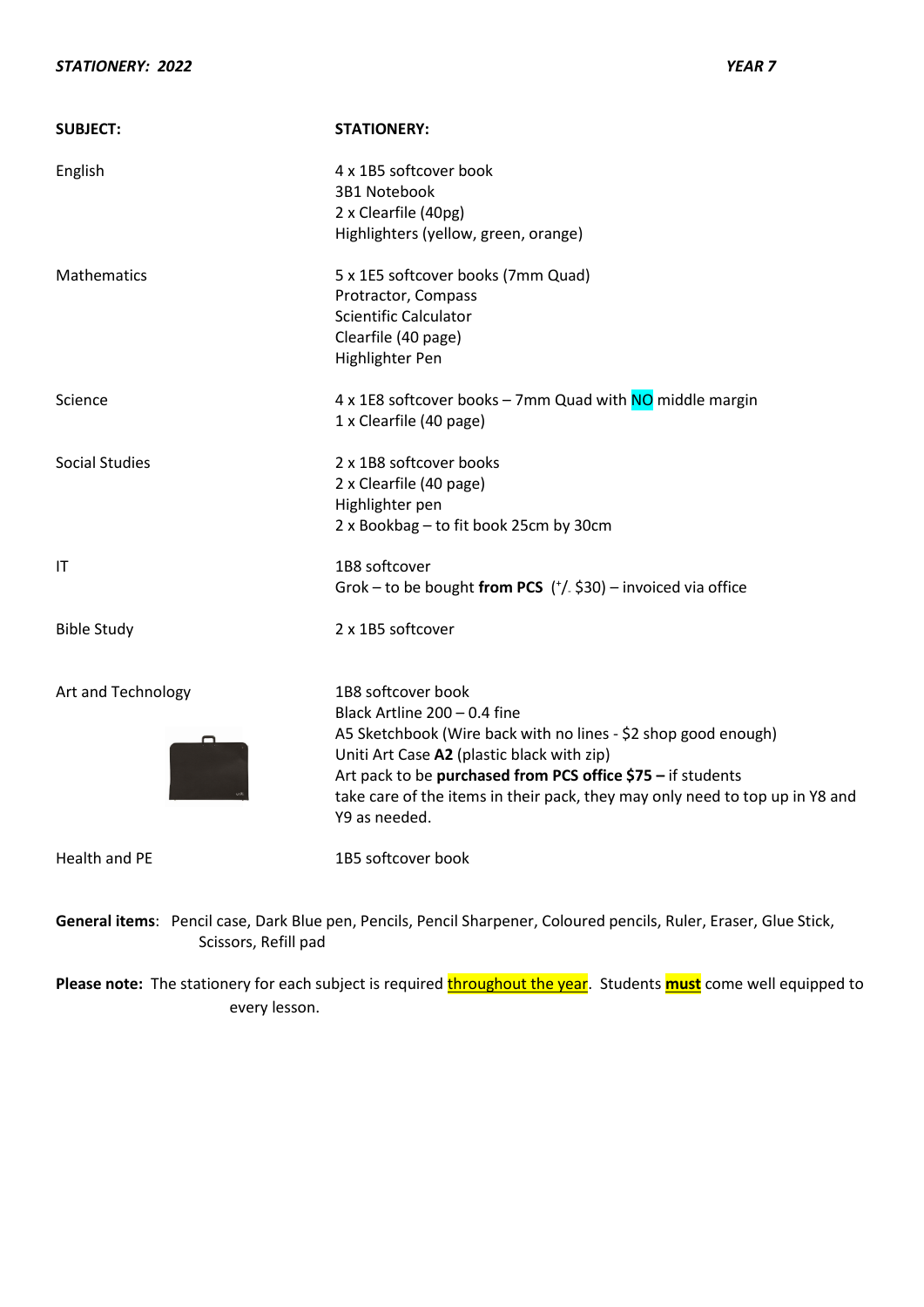| <b>SUBJECT:</b>                                                                                                             | <b>STATIONERY:</b>                                                                                                                                                                                                                                                                                                                                                                                                                                                                                                                                                                    |
|-----------------------------------------------------------------------------------------------------------------------------|---------------------------------------------------------------------------------------------------------------------------------------------------------------------------------------------------------------------------------------------------------------------------------------------------------------------------------------------------------------------------------------------------------------------------------------------------------------------------------------------------------------------------------------------------------------------------------------|
| English                                                                                                                     | 4 x 1B8 softcover books<br>3B1 Notebook<br>1 x Clearfile (40pg)<br>Highlighters (yellow, green, orange)                                                                                                                                                                                                                                                                                                                                                                                                                                                                               |
| <b>Mathematics</b>                                                                                                          | 5 x 1E5 softcover book (7mm Quad) NO middle margin<br>Protractor, Compass<br><b>Scientific Calculator</b><br>Clearfile (40 page)<br>Highlighter                                                                                                                                                                                                                                                                                                                                                                                                                                       |
| Science                                                                                                                     | 4 x 1E8 softcover books - 7mm Quad with NO middle margin<br>1 x Clearfile (40 page)<br>Old plain T-shirt/lab coat to protect school clothes                                                                                                                                                                                                                                                                                                                                                                                                                                           |
| Social Studies                                                                                                              | 2 x 1B8 softcover book<br>Clearfile (40 page)<br>Highlighter pen<br>2 x Bookbag - to fit book 25cm x 30cm                                                                                                                                                                                                                                                                                                                                                                                                                                                                             |
| ΙT                                                                                                                          | 1B8 softcover<br>Grok – to be bought from PCS $('/- $30)$ – invoiced via office                                                                                                                                                                                                                                                                                                                                                                                                                                                                                                       |
| <b>Bible Study</b>                                                                                                          | 1B5 softcover book                                                                                                                                                                                                                                                                                                                                                                                                                                                                                                                                                                    |
| Art and Technology<br>(Students may have left over<br>items from 2021, but need to top-up<br>to have all the listed items.) | 1B8 softcover book<br>Black Artline 200 - 0.4 fine<br>A5 Sketchbook (Wire back with no lines - \$2 shop good enough)<br>Uniti art case A2 (back plastic with zip)<br>A3 Drawing pad<br>Felt pens set of 12<br>Colour pencils set of 24 (Faber Castell)<br>Graphite sketch set of 6 (Faber Castell)<br>Paint brushes (if not have left from Y7) -details on teams<br>Paint palette with lid (if not have left from Y7 - can buy from school)<br>Technology project - to be invoiced by PCS \$40 (planning on fundraising for the<br>remainder of the cost if exceeds \$40 per student) |
| Health and PE                                                                                                               | 1B5 softcover book                                                                                                                                                                                                                                                                                                                                                                                                                                                                                                                                                                    |
| Scissors, Refill pad                                                                                                        | General items: Pencil case, Dark blue pen, Pencils, Pencil Sharpener, Coloured pencils, Ruler, Eraser, Glue Stick,                                                                                                                                                                                                                                                                                                                                                                                                                                                                    |
|                                                                                                                             | The stationary for each subject is required throughout the year. Students were come well oquinned to                                                                                                                                                                                                                                                                                                                                                                                                                                                                                  |

**Please note:** The stationery for each subject is required **throughout the year**. Students **must** come well equipped to every lesson.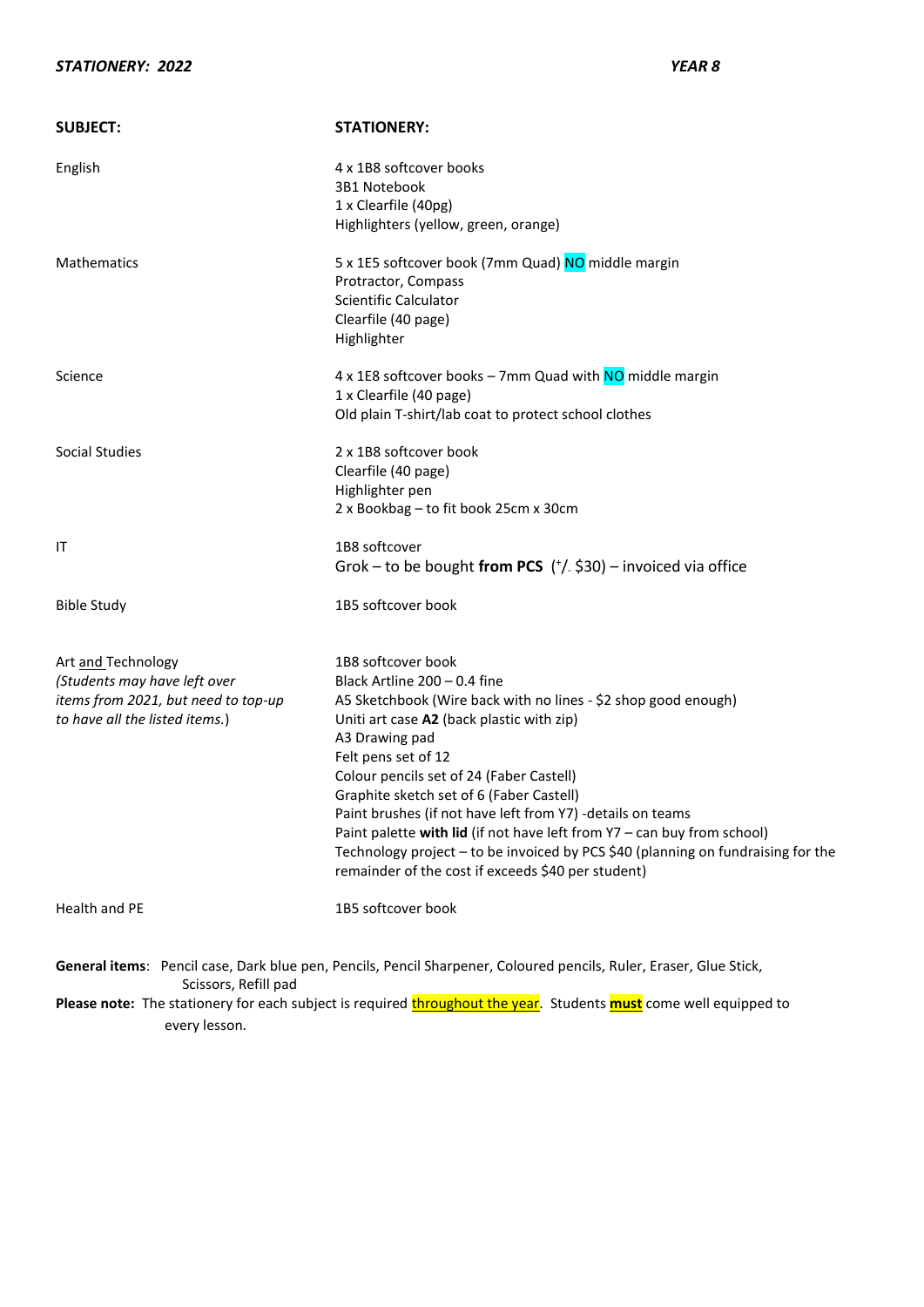### *STATIONERY: 2022 YEAR 9*

| <b>SUBJECT:</b>                                                                                              | <b>STATIONERY:</b>                                                                                                                                                                                                                                                                                                                                         |
|--------------------------------------------------------------------------------------------------------------|------------------------------------------------------------------------------------------------------------------------------------------------------------------------------------------------------------------------------------------------------------------------------------------------------------------------------------------------------------|
| English                                                                                                      | 3 x 1B8 softcover book<br>1 x Clearfile (40pg)<br>Highlighters (yellow, green, orange)<br>4 gel/coloured pens                                                                                                                                                                                                                                              |
| Mathematics                                                                                                  | 6 x 1E5 Softcover books (7mm Quad preferably with middle margin)<br>Protractor, Compass (tin set)<br><b>Scientific Calculator</b><br>Clearfile (40 page)                                                                                                                                                                                                   |
| Science<br>(Physics, Chemistry, Biology)                                                                     | Clearfile (40 pg)<br>3 x 1E5 softcover books - 7mm Quad - NO middle margin<br>(1 each for Phys/Chem/Bio)<br>Old plain T-shirt to protect school clothes<br>5 pairs of gloves for the year - named                                                                                                                                                          |
| Geography/History                                                                                            | 4 x 1B8 Softcover book OR 2 x 2B8 Hardcover books<br>Clearfile (40 page)<br>Highlighter                                                                                                                                                                                                                                                                    |
| <b>Bible Study</b>                                                                                           | 1B5 softcover book                                                                                                                                                                                                                                                                                                                                         |
| Art<br>(Students may have left over<br>items from 2021, but need to top-up<br>to have all the listed items.) | A3 Art Pad<br>Uniti art case A2 (back plastic with zip)<br>Clearfile (20 page)<br>Drawing pencils - 2H, HB, 2B, 4B, 6B<br>1 Set Paint - Acrylic<br>Set of paintbrushes<br>Paint palette with lid to be purchased from PCS \$5<br>Pack of 24 colour pencils (Faber Castell)<br>Pack of 12 felt pens<br>Black Artline 200 - 0.4 fine<br><b>Black sharpie</b> |
| ICT                                                                                                          | 1B8 softcover book<br>Grok – to be bought from PCS $('/- $30)$ – invoiced via office                                                                                                                                                                                                                                                                       |
| Health and PE                                                                                                | 1B5 softcover book                                                                                                                                                                                                                                                                                                                                         |
| Glue Stick, Scissors, Refill pad<br>every lesson.                                                            | General items: Pencil case, blue and red pens, pencils, pencil sharpener, Coloured pencils, Ruler, Eraser,<br>Please note: The stationery for each subject is required throughout the year. Students must come well equipped to                                                                                                                            |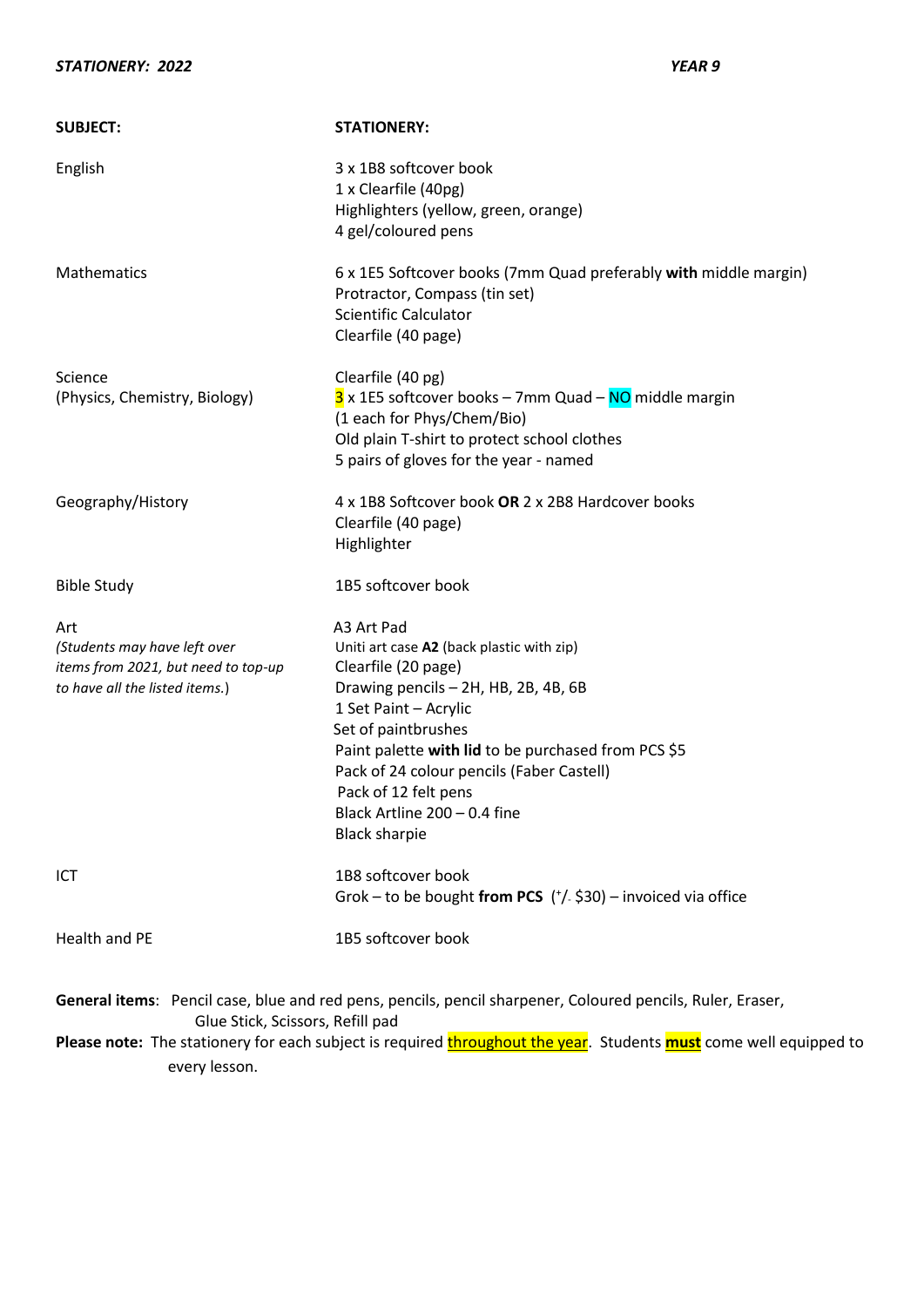#### *STATIONERY: 2022 YEAR 10*

| <b>SUBJECT:</b>                                       | <b>STATIONERY:</b>                                                                                                                                                                                                                                       |
|-------------------------------------------------------|----------------------------------------------------------------------------------------------------------------------------------------------------------------------------------------------------------------------------------------------------------|
| English                                               | 2 x 1B8 softcover books<br>4 x Clearfile                                                                                                                                                                                                                 |
| <b>Mathematics</b>                                    | 5 x 1E5 softcover books (7mm Quad)<br>Clearfile (40 pages)<br>Maths tin set<br><b>Scientific Calculator</b>                                                                                                                                              |
| Co-ordinated Science<br>(Physics, Chemistry, Biology) | 3 x Clearfiles (40 pg) (1 each for Phys/Chem/Bio)<br>3 x 1E5 softcover books - 7mm Quad - NO middle margin<br>(1 each for Phys/Chem/Bio)<br>5 pairs of gloves for the year - named<br>Old plain T-shirt to protect school clothes                        |
| Geography & History                                   | 2 x 1B8 Softcover books OR 2 x 2B8 hardcover books<br>Highlighter<br>Clearfile                                                                                                                                                                           |
| <b>Bible</b>                                          | 1B5 softcover book                                                                                                                                                                                                                                       |
| Economics                                             | 1B8 softcover book                                                                                                                                                                                                                                       |
| <b>Global Perspectives</b>                            | 1 x 1B8 softcover book                                                                                                                                                                                                                                   |
| <b>Business Studies</b>                               | 1B8 soft cover book                                                                                                                                                                                                                                      |
| ICT                                                   | 1B5 softcover book<br>8GB Flashdrive<br>Grok - to be bought from PCS $('/- $30)$ - invoiced via office                                                                                                                                                   |
| Photography                                           | A3 Art book with wired back<br>Clearfile (40 pages)<br>Pack of 24 colour pencils (Faber Castell)<br>Pack of 12 felt pens<br>Black Artline 200 - 0.4 fine<br><b>Black sharpie</b><br>A5 Notebook (Wire back with or without lines - \$2 shop good enough) |
| <b>Health and PE</b>                                  | 1B5 softcover book                                                                                                                                                                                                                                       |

**General items**: Pencil case, blue and red pens, pencils, pencil sharpener, coloured pencils, ruler, eraser, Glue Stick, Scissors, Refill pad The stationery for each subject is required **throughout the year**. Students **must** come well equipped to every lesson.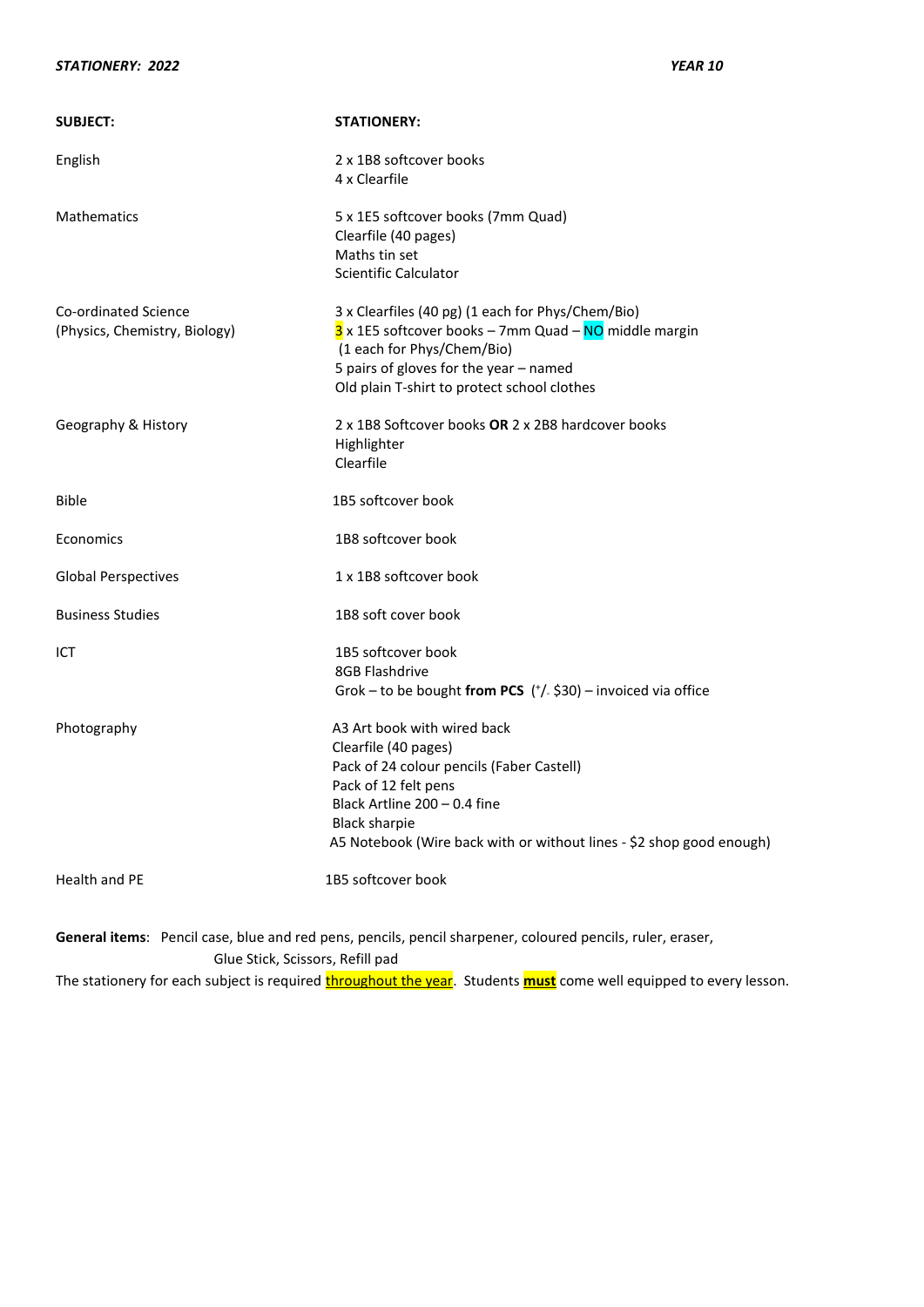#### *BYOD: See copy of letter emailed to parents on the 11th November at end of stationery list*

| <b>SUBJECT:</b>                                  | <b>STATIONERY:</b>                                                                                                                                                                                                                                                                                                                                 |
|--------------------------------------------------|----------------------------------------------------------------------------------------------------------------------------------------------------------------------------------------------------------------------------------------------------------------------------------------------------------------------------------------------------|
| English Literature                               | 1 x 1B8 softcover book<br>A4 Refill<br>Clearfile (40 pg) - recommend 3<br>4 highlighters                                                                                                                                                                                                                                                           |
| Mathematics                                      | 5 x 1E5 softcover books<br>Clearfile (40 pages)<br>Protractor, Compass, Scientific Calculator (if planning on continuing with mathematics - see<br>note for Y12/13 Maths regarding calculator)                                                                                                                                                     |
| Co-ordinated Science<br>(Biology, Chem and Phys) | 3 x 1E5 softcover book with NO middle margin<br>3 x Clearfiles (40 pg) (1 each for Phys/Chem/Bio)<br>5 pairs of gloves for the year - named<br>Old plain T-shirt to protect school clothes                                                                                                                                                         |
| <b>Biology only</b>                              | Same as for Coordinated Science, except 1 x 1E5 and 1 x Clearfile                                                                                                                                                                                                                                                                                  |
| Geography                                        | 2 x 2B8 Hardcover books<br>2 x Clearfile (40pg)<br>Protractor, Ruler, Calculator, Highlighter                                                                                                                                                                                                                                                      |
| <b>Bible</b>                                     | 1B5 softcover book                                                                                                                                                                                                                                                                                                                                 |
| Economics                                        | 2 x 1B8 Softcover Economics<br>Clearfile (40 pages)                                                                                                                                                                                                                                                                                                |
| <b>Global Perspectives</b><br>(BYOD)             | 1 x 2B8 Hardcover Book                                                                                                                                                                                                                                                                                                                             |
| <b>Business Studies</b>                          | 2 x 2B8 hardcover book<br>Clearfile (40 pages)                                                                                                                                                                                                                                                                                                     |
| ICT<br>(BYOD)                                    | Ringbinder with refill inside<br>8GB Flashdrive                                                                                                                                                                                                                                                                                                    |
| Art                                              | A3 Wallet/Folder<br>Art pack to be purchased from PCS school office - \$160<br>Students planning on taking IGCSE Art must please let Mrs Van Schalkwyk know before<br>26 <sup>th</sup> November 2021 for ordering their art pack. Otherwise, students will be responsible<br>for ordering their own. The list is available from Mrs Van Schalkwyk. |
| Photography                                      | A4 Sketchbook with wired back<br>USB 8GB<br>Black Artline 200 - 0.4 fine<br>White Gel pen<br>Own Laptop - see last page<br>Photoshop & Lightroom – students need to buy license themselves $^*/$ \$22 p/month (link<br>for student version available from Mrs Van Schalkwyk)                                                                       |

**General items**: Blue and red pens, HB Pencils, Pencil Sharpener, Coloured pencils, Ruler, Eraser, Glue Stick, Scissors, Refill to last the year.

The stationery for each subject is required *throughout the year*. Students *must* come well equipped to every lesson.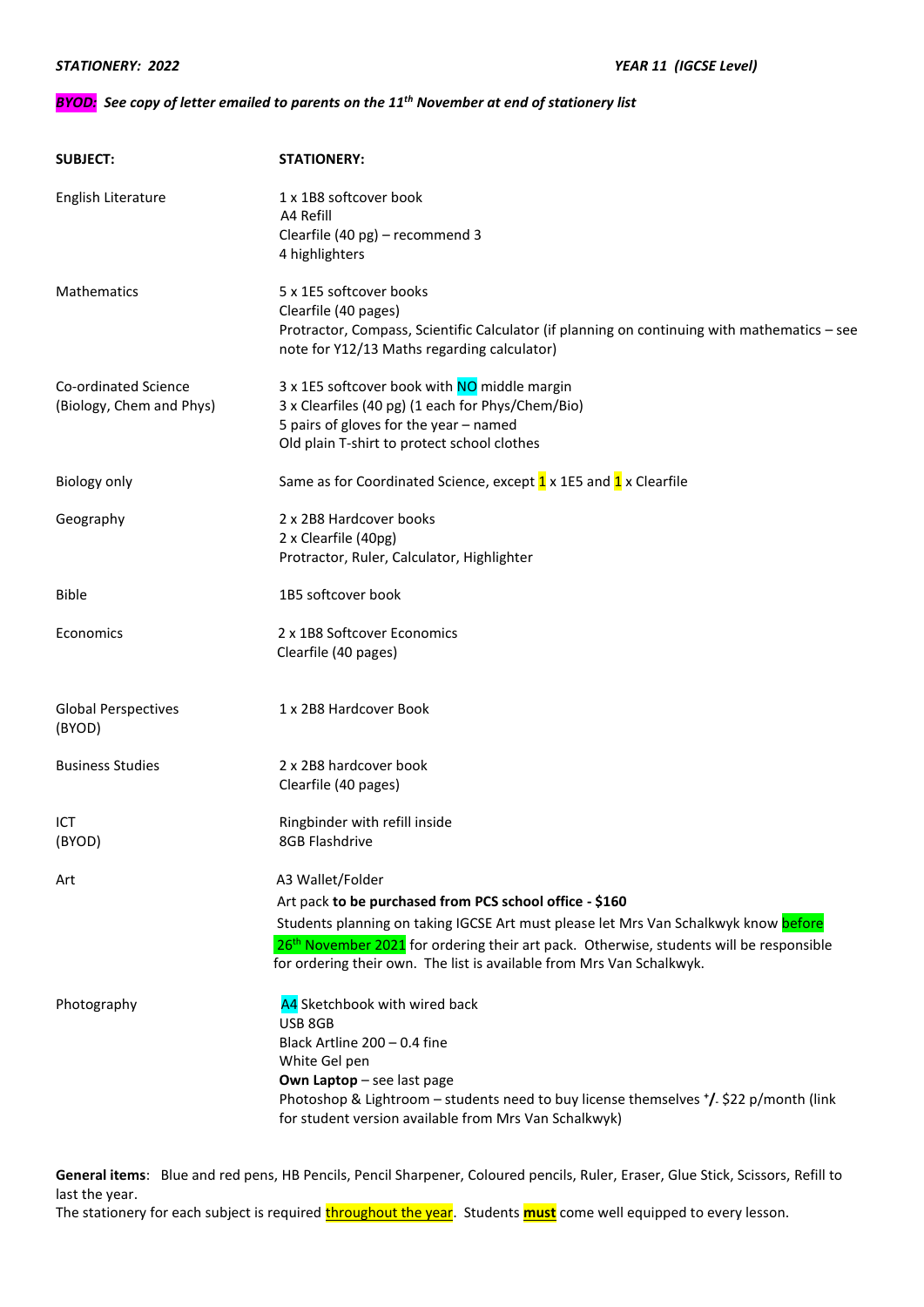## *BYOD: See copy of letter emailed to parents on the 11th November at end of stationery list.*

| <b>SUBJECT:</b>                      | <b>STATIONERY:</b>                                                                                                                                                   |
|--------------------------------------|----------------------------------------------------------------------------------------------------------------------------------------------------------------------|
| English Literature<br>AS and A level | 1 x 1B8 soft cover book<br>A4 Refill<br>Clearfile (40 pg) - recommend 4                                                                                              |
|                                      | 4 highlighters                                                                                                                                                       |
| English Language                     | 2 x 1B5 softcover books                                                                                                                                              |
| AS level only                        | Ringbinder<br>Clearfile                                                                                                                                              |
|                                      | 4 highlighters                                                                                                                                                       |
| Mathematics                          | 5 x 1E5 softcover books                                                                                                                                              |
|                                      | Scientific Calculator (FX991ES PLUS 2 <sup>nd</sup> Ed or similar recommended - not allowed<br>calculators capable of algebraic calculations or Graphic calculators) |
| <b>Biology</b>                       | 1 Clearfile (40 page) or Ringbinder                                                                                                                                  |
|                                      | 2 x 1E5 softcover book (7mm Quad) NO middle margin<br>1 x 2E5 hardcover (7mm Quad)                                                                                   |
|                                      | 5 pairs of gloves for the year - named AND 1 Lab coat (protection of clothes)                                                                                        |
|                                      | Scientific Calculator (as in maths), 2 x HB mechanical pencils                                                                                                       |
| Geography                            | 2 x 2B8 Hardcover book and Clearfile/Ringbinder                                                                                                                      |
|                                      | OR Ringbinder with refill and copysafe pockets and dividers                                                                                                          |
| <b>Global Perspectives</b>           | 1 x 2B8 hardcover book                                                                                                                                               |
| (BYOD)                               | Laptop (BYOD) highly recommended - see last page                                                                                                                     |
| History                              | 1 x 2B8 Hardcover book                                                                                                                                               |
|                                      | Clearfile/Ringbinder                                                                                                                                                 |
| <b>Bible</b>                         | Y13 & Y12: 1 x 1B5 softcover                                                                                                                                         |
| <b>Business Studies</b>              | 2 x 2B8 Hardcover book                                                                                                                                               |
|                                      | Clearfile (40 pages)                                                                                                                                                 |
| Physics<br>(60pg)                    | 1x Quad Refill and 1x lined Refill with ringbinder OR 2x2E5 hardcover and clearfile                                                                                  |
|                                      | Scientific calculator, Protractor, Compass, Clear Ruler (30 cm)                                                                                                      |
| Chemistry                            | 1 Clearfile (40 page) or Ringbinder                                                                                                                                  |
|                                      | 2 x 1E5 softcover book (7mm Quad)                                                                                                                                    |
|                                      | 1 x 2E5 hardcover (7mm Quad)                                                                                                                                         |
|                                      | 5 pairs of gloves for the year - named AND 1 Lab coat (protection of clothes)<br>Scientific Calculator, 2 x HB mechanical pencils                                    |
|                                      |                                                                                                                                                                      |

Continue next page……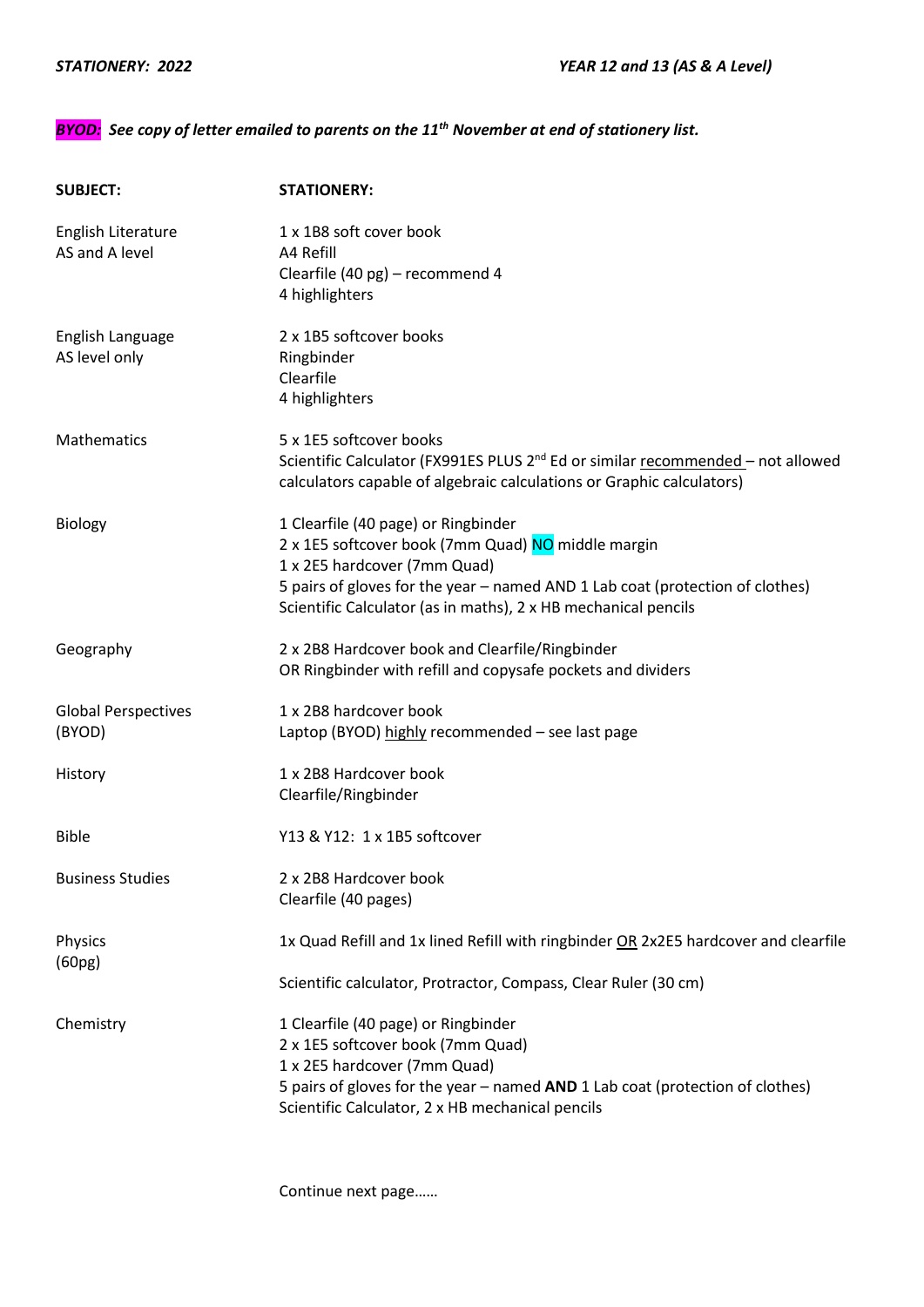| ICT<br>(BYOD) | Ringbinder with refill inside<br>8GB Flashdrive<br>A level additional cost for software (Adobe Animate, Photoshop and Illustrator)<br>+/- \$20/month for student subscription, only used in term 2 and 3                                                                                      |
|---------------|-----------------------------------------------------------------------------------------------------------------------------------------------------------------------------------------------------------------------------------------------------------------------------------------------|
| Photography   | A4 Sketchbook with wired back<br>USB 8GB<br>Black Artline $200 - 0.4$ fine<br>White Gel pen<br><b>Own Laptop</b> – see last page<br>Photoshop & Lightroom – students need to buy license themselves $\frac{1}{2}$ \$22 p/month<br>(link for student version available from Mrs Van Schalkwyk) |

**General items**: Blue and red pens, HB Pencils, Pencil Sharpener, Coloured pencils, Ruler, Eraser, Glue Stick, Scissors, Refill to last the year.

The stationery for each subject is required **throughout the year**. Students **must** come well equipped to every lesson.